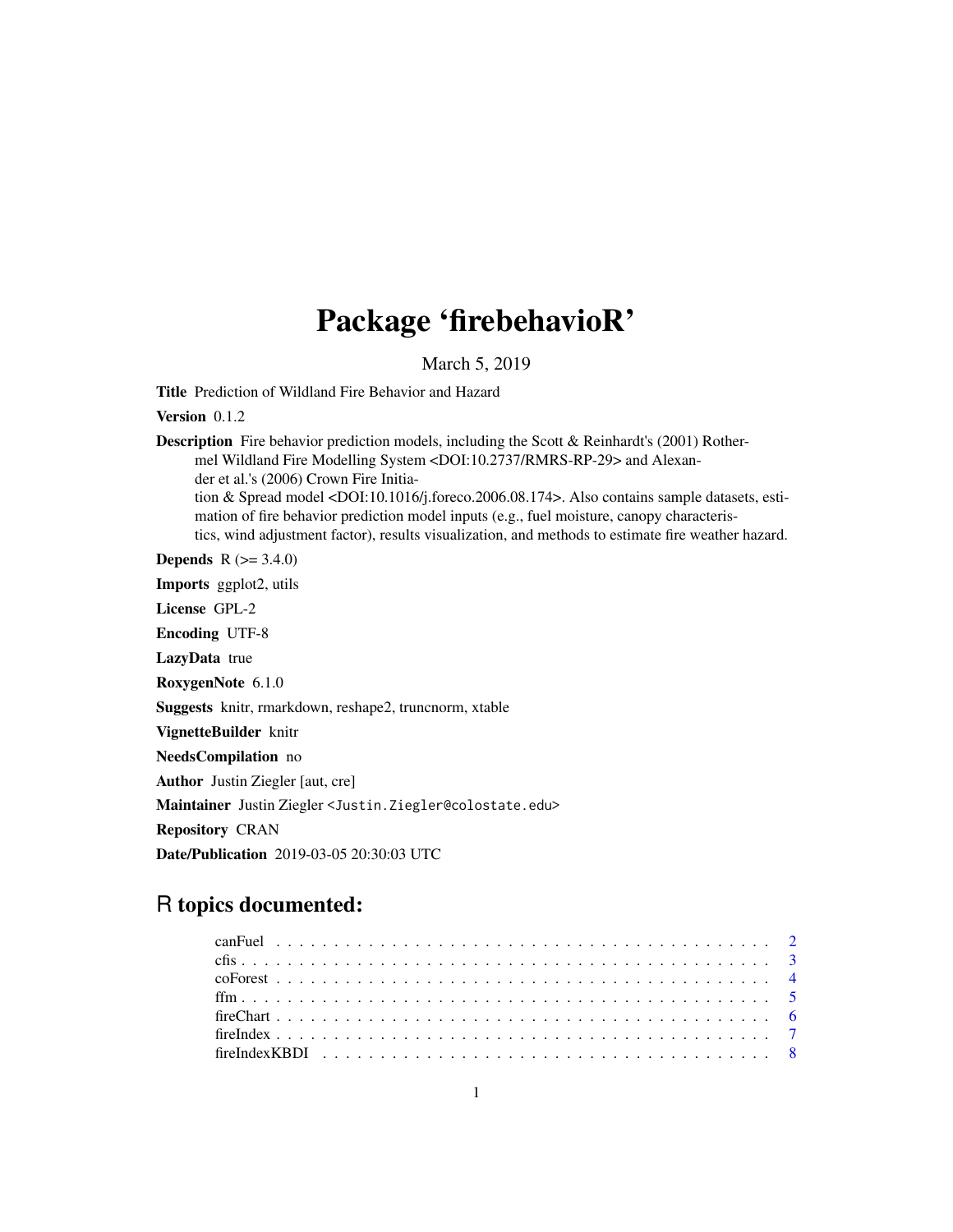#### <span id="page-1-0"></span> $2 \cos \theta$  can Fuel  $\theta$  can Fuel  $\theta$  can Fuel  $\theta$  can Fuel  $\theta$  can Fuel  $\theta$

| Index |  |  |
|-------|--|--|
|       |  |  |
|       |  |  |
|       |  |  |
|       |  |  |
|       |  |  |

canFuel *Canopy Fuel Stratum Characteristics Calculator*

#### Description

Canopy parameters estimated by Cruz, Alexander & Wakimoto (2003).

#### Usage

canFuel(ba, ht, tph, type)

#### Arguments

| ba   | a numeric vector of stand basal areas (m2/ha)                                                                                                                                                                                                         |
|------|-------------------------------------------------------------------------------------------------------------------------------------------------------------------------------------------------------------------------------------------------------|
| ht   | a numeric vector of average stand tree heights (m)                                                                                                                                                                                                    |
| tph  | a numeric vector of stand densities (trees/ha)                                                                                                                                                                                                        |
| type | a character vector of forest cover types, either: "df" for Douglas-fir ( <i>Pseudot</i> -<br><i>suga menziesii</i> ); "pp" for ponderosa pine <i>(Pinus ponderosa)</i> ; "lp" for lodgepole<br>pine ( <i>Pinus contorta</i> ); "mc" for mixed conifer |

#### Value

a data frame with canopy base height (m), canopy fuel load (kg/m2), and canopy bulk density (kg/m3)

#### Author(s)

Justin P Ziegler, <justin.ziegler@colostate.edu>

#### References

Cruz M.G., Alexander M.E., Wakimoto R.H. 2003. Assessing canopy fuel stratum characteristics in crown fire prone fuel types of western North America. *International Journal of Wildland Fire*. 12(1):39-50.

#### See Also

This function provides values for [rothermel](#page-11-1) and [cfis](#page-2-1) inputs.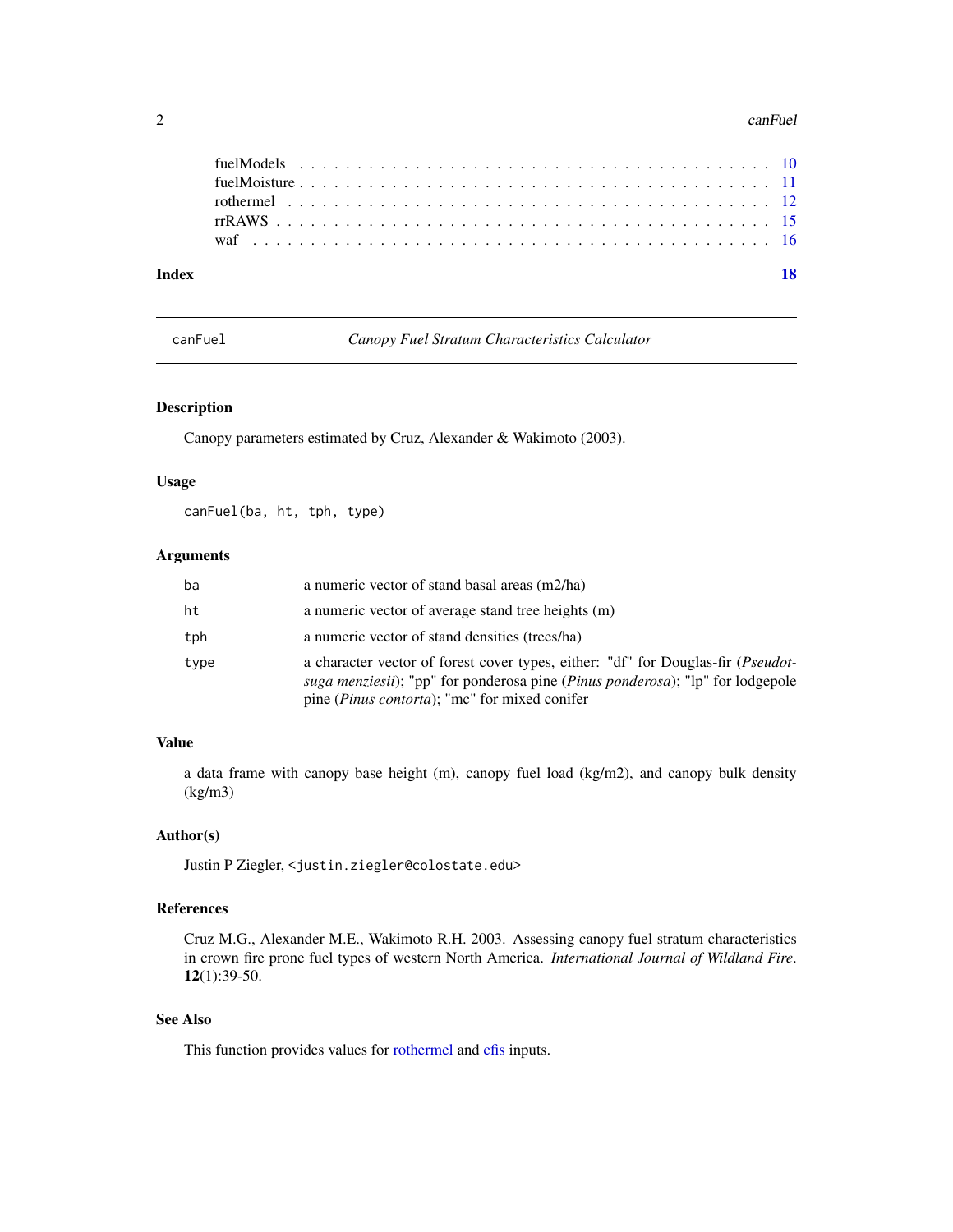<span id="page-2-0"></span> $\epsilon$ fis  $\frac{3}{2}$ 

#### Examples

```
#Two hypothetical forest stands
ba = c(10, 15)ht = c(12, 20)tph = c(100, 300)
type = c('df', 'lp')
canFuel(ba, ht, tph, type)
```
<span id="page-2-1"></span>cfis *Canopy Fire Initiation & Spread model*

#### Description

Prediction of crown fire probability, crown fire rate of spread and separation distance (Alexander and Cruz 2006). Separation distance is distance ahead of main fire front required for a spot fire to form, separate of a main fire.

#### Usage

cfis(fsg, u10, effm, sfc, cbd, id)

#### Arguments

| fsg  | a numeric vector of fuel stratum gaps (m)                                                                                                                   |
|------|-------------------------------------------------------------------------------------------------------------------------------------------------------------|
| u10  | a numeric vector of 10-m open wind speeds (km/hr)                                                                                                           |
| effm | a numeric vector of effective fine fuel moistures $(\%)$                                                                                                    |
| sfc  | a numeric vector of surface fuel consumed (Mg/ha)                                                                                                           |
| cbd  | a numeric vector of canopy bulk densities (kg/m3)                                                                                                           |
| id   | a numeric vector of spot ignition delays, the time during which a given firebrand<br>generates, is transported aloft, and ignites a receptive fuelbed (min) |

#### Value

a data frame with type of fire, probability of crown fire occurrences (%), crown fire rate of spread (m/min), and critical spotting distance (m)

#### Author(s)

Justin P Ziegler, <justin.ziegler@colostate.edu>

#### References

Alexander M.E., Cruz M.G. 2006. Evaluating a model for predicting active crown fire rate of spread using wildfire observations. *Canadian Journal of Forest Research*. 36:2015-3028.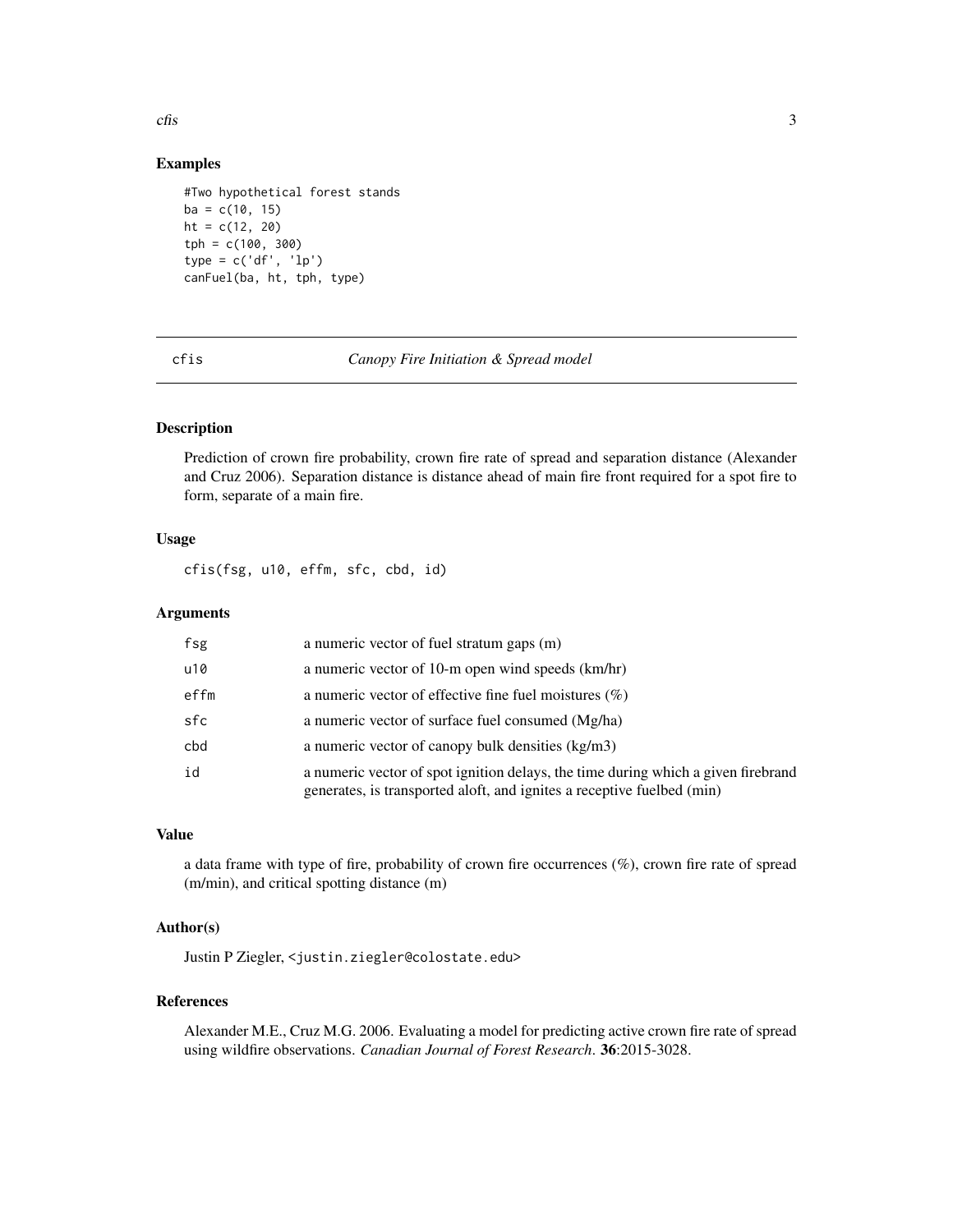#### Examples

```
data("coForest")
# show the data format:
head(coForest)
# Predict crown fire, using coForest
# measurements and assumed weather
# parameters
df.cfis = cris(fsg = coForestSch_m, u10 = 20,effm = 6, sfc = coForest$sfl_kgm2*10, cbd = coForest$cbd_kgm3,
    id = 1)print(df.cfis)
# Examine differences between treatment
# statuses
aggregate(x = df.cfis$cROS, by = list(treatmentStatus = coforest$status),FUN = mean)# Now, examine the sensitivity of fire
# type designations to wind speed by
# treatment status
coForest = coForest[rep(seq_len(nrow(coForest)),
    11), ]
coForest$u10 = sort(rep(10:20, 14))coForest$type = cfis(coForest$cbh_m, coForest$u10,
    6, coForest$sfl_kgm2*10, coForest$cbd_kgm3,
    1)$type
table(u10 = coForest$u10, coForest$type,
    coForest$status)
```
coForest *Colorado dry forest inventory summary.*

#### Description

Fuels inventory summary of seven sampled forests in the southern Rocky Mountains and Colorado Plateau. Each forest was sampled before and after tree thinnings.

#### Usage

```
data("coForest")
```
#### Format

A data frame with 14 observations of 10 variables:

site name of forest location

status either before (pre) or after (post) forest thinning

trees\_perha tree density (trees/ha)

basalArea\_m2ha basal area (m2/ha)

<span id="page-3-0"></span>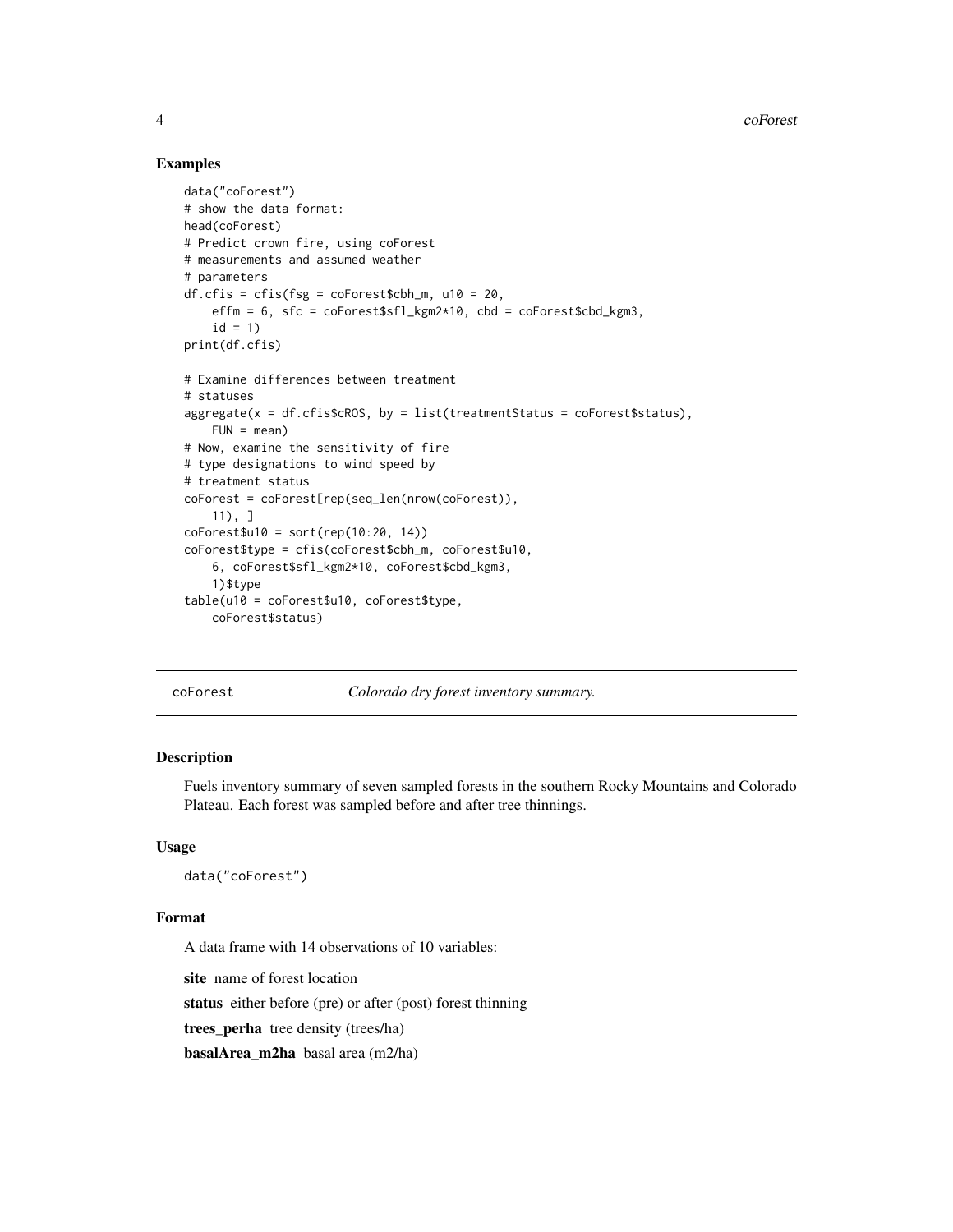<span id="page-4-0"></span>qmd\_cm quadratic mean diameter (cm) height\_m mean tree height (m) sfl\_kgm2 surface fuel load (kg/m2) cbd\_kgm3 canopy bulk density (kg/m3) cbh\_m canopy base height (m) cfl\_kgm2 canopy fuel load (kg/m2)

#### Source

Ziegler, J.P., Hoffman, C., Battaglia, M., Mell, W., 2017. Spatially explicit measurements of forest structure and fire behavior following restoration treatments in dry forests. *Forest Ecology & Management* 386, 1–12. doi:10.1016/j.foreco.2016.12.002

ffm *Estimate fine fuel moisture*

#### Description

Methods to estimate fine fuel moisture based on meteorological data.

#### Usage

ffm(method, rh, temp, month, hour, asp, slp, bla, shade)

#### Arguments

| method | a character vector of specifying the method ("pech", "simard", "wagner",<br>"anderson", "mcarthur", "fbo")                                                                                                                                                                      |
|--------|---------------------------------------------------------------------------------------------------------------------------------------------------------------------------------------------------------------------------------------------------------------------------------|
| rh     | a numeric vector of relative humidities $(\%)$                                                                                                                                                                                                                                  |
| temp   | a numeric vector of dry bulb temperatures (deg. C)                                                                                                                                                                                                                              |
| month  | a numeric vector of Gregorian month numbers (1-12)                                                                                                                                                                                                                              |
| hour   | a numeric vector of hours $(1-24)$                                                                                                                                                                                                                                              |
| asp    | a character vector of aspects specified as cardinal directions, either "N", "S",<br>"E", or "W"                                                                                                                                                                                 |
| slp    | a numeric vector of topographic slopes $(\%)$                                                                                                                                                                                                                                   |
| bla    | a character vector specifying the difference in elevation between the fine fuel's<br>location and that of the meteorological data; either within 305 m ('1', the de-<br>fault), or the meteorological data are $>$ 305m below ("b"), or above ("a") the<br>fine fuel's location |
| shade  | a character vector specifying whether fine fuels are shaded, "y" or "n"                                                                                                                                                                                                         |

#### Details

This function has six methods to estimate fine fuel moisture. If method = "fbo", all arguments must be specified, otherwise, only method, rh and temp are required.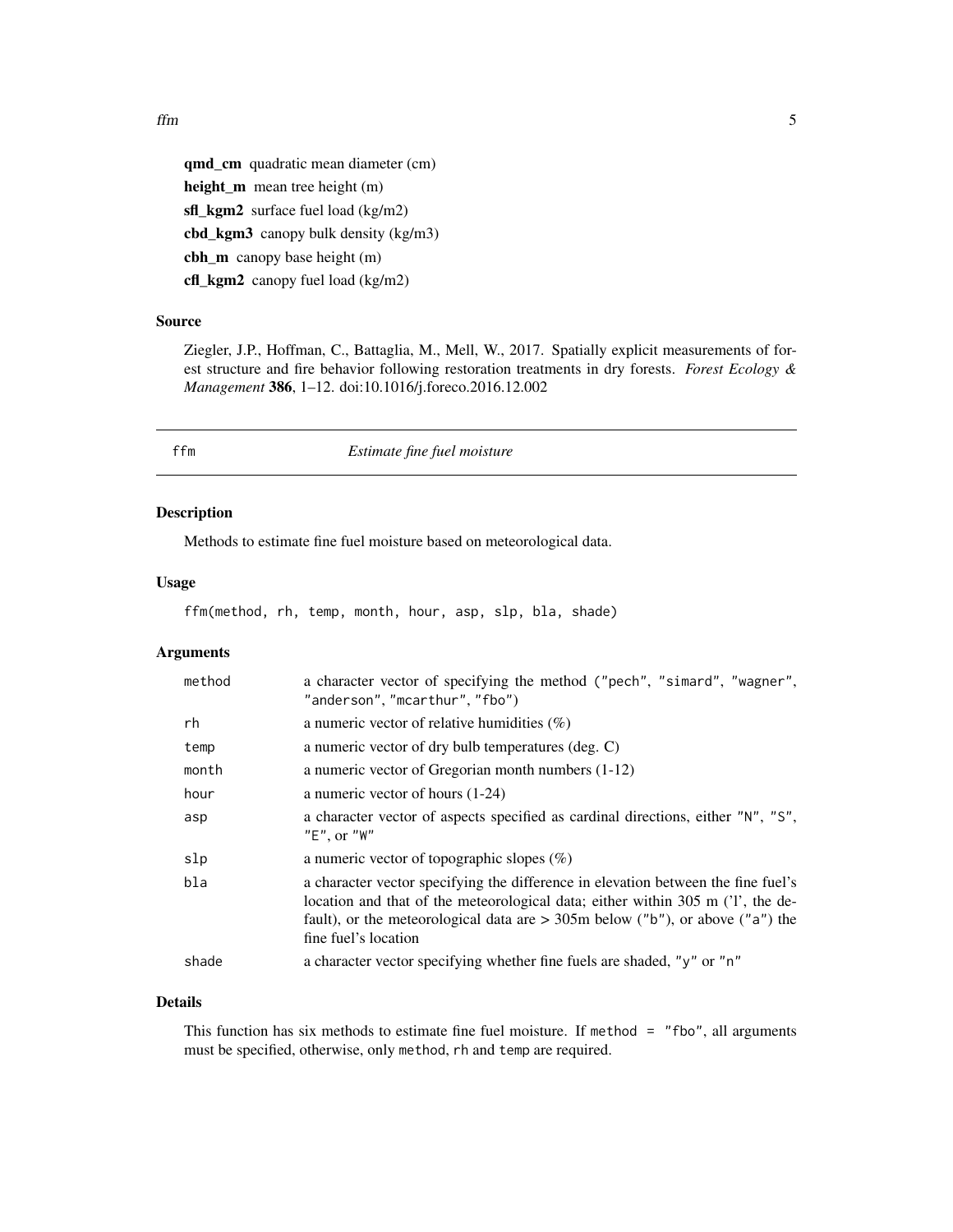#### <span id="page-5-0"></span>Value

a data frame of litter, 1-hr, 10-hr, and 100-hr fuel moistures

#### Author(s)

Justin P Ziegler, <justin.ziegler@colostate.edu>

#### References

Viney, N.R. 1991. A review of fine fuel moisture modelling. *International Journal of Wildland Fire*. 1(4):215–234.

#### Examples

```
#Example using RAWS meteorological station data
data(rrRAWS)
wx = rrRAWS[2000:3000,]
ff = rbind(data.frame(ffm = ffm('simard',wx$rh, wx$temp_c)$fm1hr,method='simard'),
data.frame(ffm = ffm('wagner',wx$rh, wx$temp_c)$fm1hr,method='wagner'),
data.frame(ffm = ffm('anderson',wx$rh, wx$temp_c)$fm1hr,method='anderson')
)
ff$dateTime = rep(wx$dateTime,3)
par(mfrow=c(3,1))
hist(ff$ffm[ff$method=="simard"])
hist(ff$ffm[ff$method=="wagner"])
hist(ff$ffm[ff$method=="anderson"])
#The FBO method requires more inputs
rh = wx$rh
temp =wx$temp_c
month = as.numeric(format(strptime(wx$dateTime,"%m/%d/%Y %H:%M"),'%m'))
hour = as.numeric(format(strptime(wx$dateTime,"%m/%d/%Y %H:%M"),'%H'))
ffm(method = 'fbo', rh, temp, month, hour, asp = 'N', slp = 10, bla = 'l', shade = 'n')
```
fireChart *Fire Characteristics Chart*

#### Description

Visualization of predicted fire behavior using the Fire Characteristics Chart.

#### Usage

fireChart(name, hpua, ros)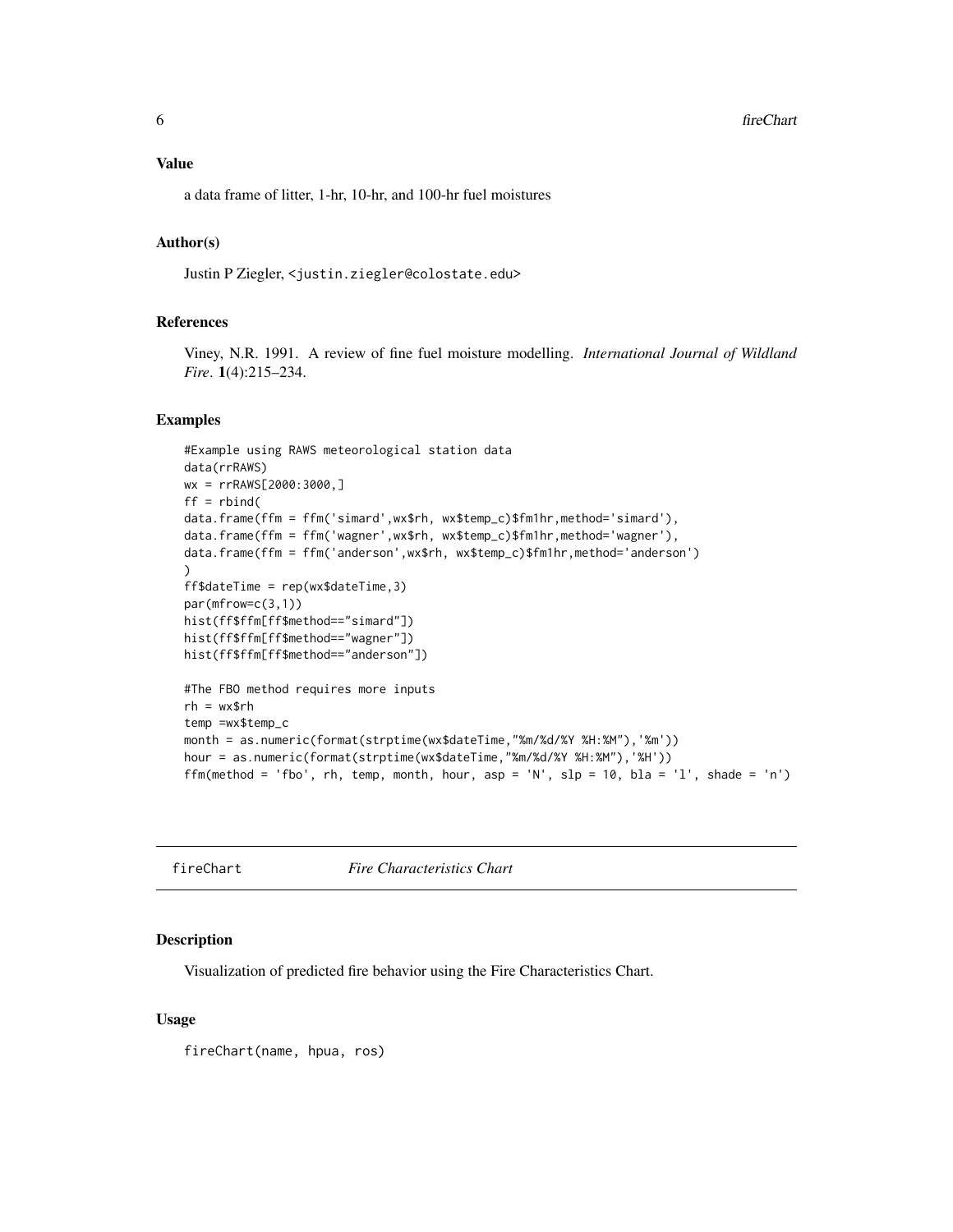#### <span id="page-6-0"></span>fireIndex 7

#### Arguments

| name | a character vector identifying names of predictions |
|------|-----------------------------------------------------|
| hpua | a numeric vector of heat per unit area (kJ/m2)      |
| ros  | a numeric vector of rate of spread (m/min)          |

#### Value

an object of class ggplot

#### Author(s)

Justin P Ziegler, <justin.ziegler@colostate.edu>

#### References

Andrews, P.L. & Rothermel, R.C. 1982. Charts for interpreting wildland fire behavior characteristics. *INT-GTR-131*. USDA Forest Service Intermountain Forest & Range Experimental Station.

#### Examples

 $fc = fireChart('fire', hpua = 15000, ros = 50)$ print(fc)

| fireIndex |  |
|-----------|--|

Fire weather indices based on static weather observations

#### Description

Methods to estimate fire weather indices using static weather observations.

#### Usage

```
fireIndex(temp, u, rh, fuel = 4.5, cure = 100)
```
#### Arguments

| temp | a numeric vector of air temperatures $(C)$                              |
|------|-------------------------------------------------------------------------|
| - u  | a numeric vector of wind speeds (km/hr)                                 |
| rh   | a numeric vector of relative humidities $(\%)$                          |
| fuel | a numeric vector of available fuel load (Mg/ha), defaults to 4.5        |
| cure | a numeric vector for proportion of cured grass $(\%)$ , defaults to 100 |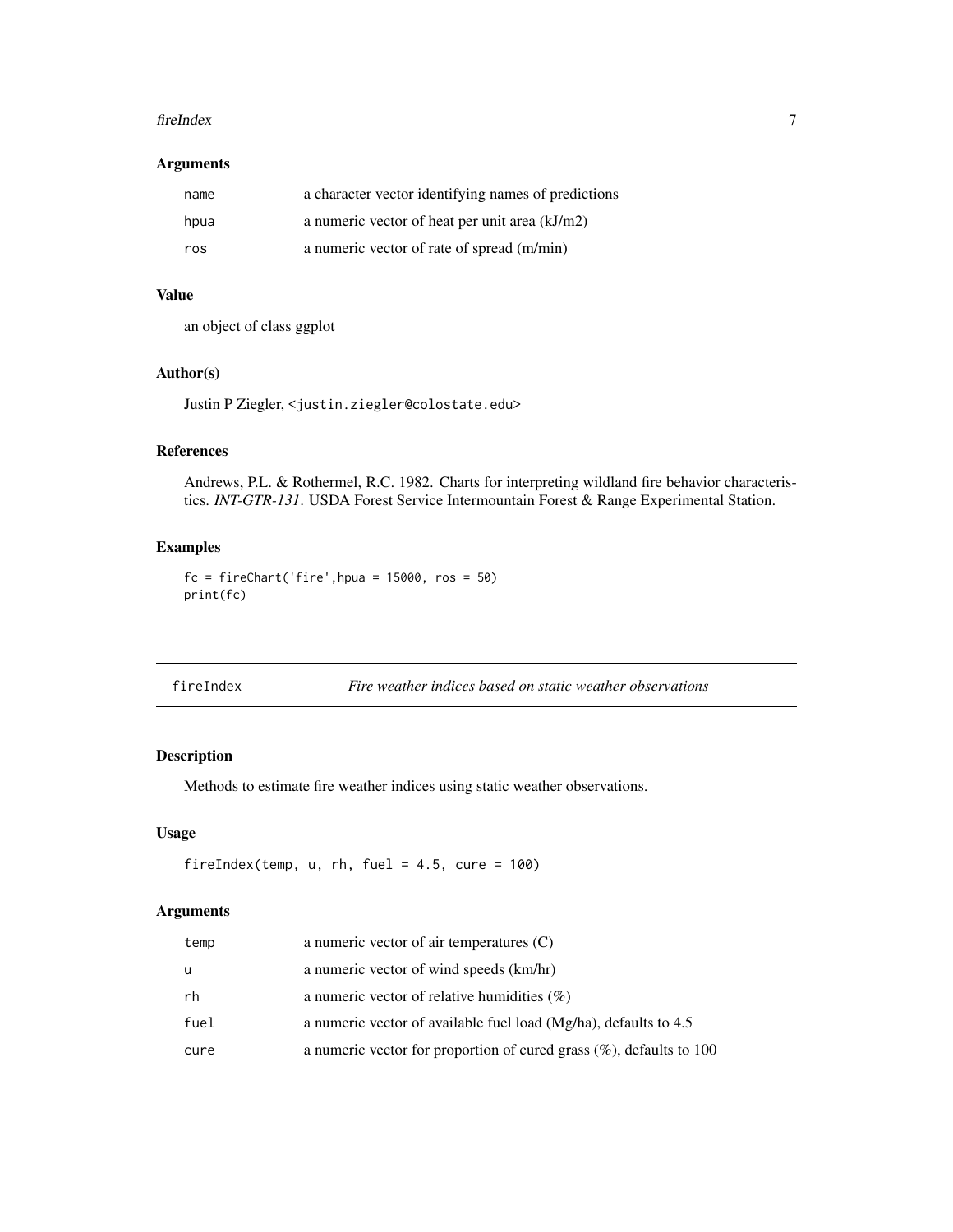#### Details

This function computes seven methods to estimate static fire weather indices: the Angstrom Index, the Chandler Burning Index, the Hot Dry Windy Index, the Fuel Moisture Index, the Fosberg Fire Weather Index, the MacArthur Grassland Mark 4 Index, and the MacArthur Grassland Mark 5 Index. Each of these are static in that values are derived using a daily weather summary and do not consider weather during prior days. temp, rh and u are required for all methods. The latter two indices also use fuel, and the Grassland Mark 4 Index uses cure. Defaults for fuel and cure are provided, but can be specified by the user. Sharples (2009a, b) review all of the methods.

#### Value

a data frame of static fire weather index values

#### Author(s)

Justin P Ziegler, <justin.ziegler@colostate.edu>

#### References

Sharples, J.J., McRae, R.H.D., Weber, R.O. and Gill, A.M., 2009a. A simple index for assessing fuel moisture content. *Environmental Modelling & Software*, 24(5):637-646. Sharples, J.J., McRae, R.H.D., Weber, R.O. and Gill, A.M., 2009b. A simple index for assessing fire danger rating. *Environmental Modelling & Software*. 24(6):764-774.

#### Examples

```
#Example using RAWS meteorological station data
data(rrRAWS)
rrRAWS.daily = rrRAWS[format(strptime(rrRAWS$dateTime, "%m/%d/%Y %H:%M"), "%H:%M")=="14:35",]
fireIndex(temp=rrRAWS.daily$temp_c, u= rrRAWS.daily$windSpeed_kmh, rh = rrRAWS.daily$rh)
```
fireIndexKBDI *Fire weather indices based on cumulative weather observations*

#### Description

Methods to estimate daily fire weather indices using dynamic weather observations.

#### Usage

```
fireIndexKBDI(temp, precip, map, rh, u)
```
#### Arguments

| temp   | a numeric vector of daily air temperatures (C)           |
|--------|----------------------------------------------------------|
| precip | a numeric vector of daily precipitations (mm)            |
| map    | a single numeric value of mean annual precipitation (mm) |
| rh     | a numeric vector of relative humidities $(\%)$           |
| u      | a numeric vector of daily wind speeds (km/hr)            |

<span id="page-7-0"></span>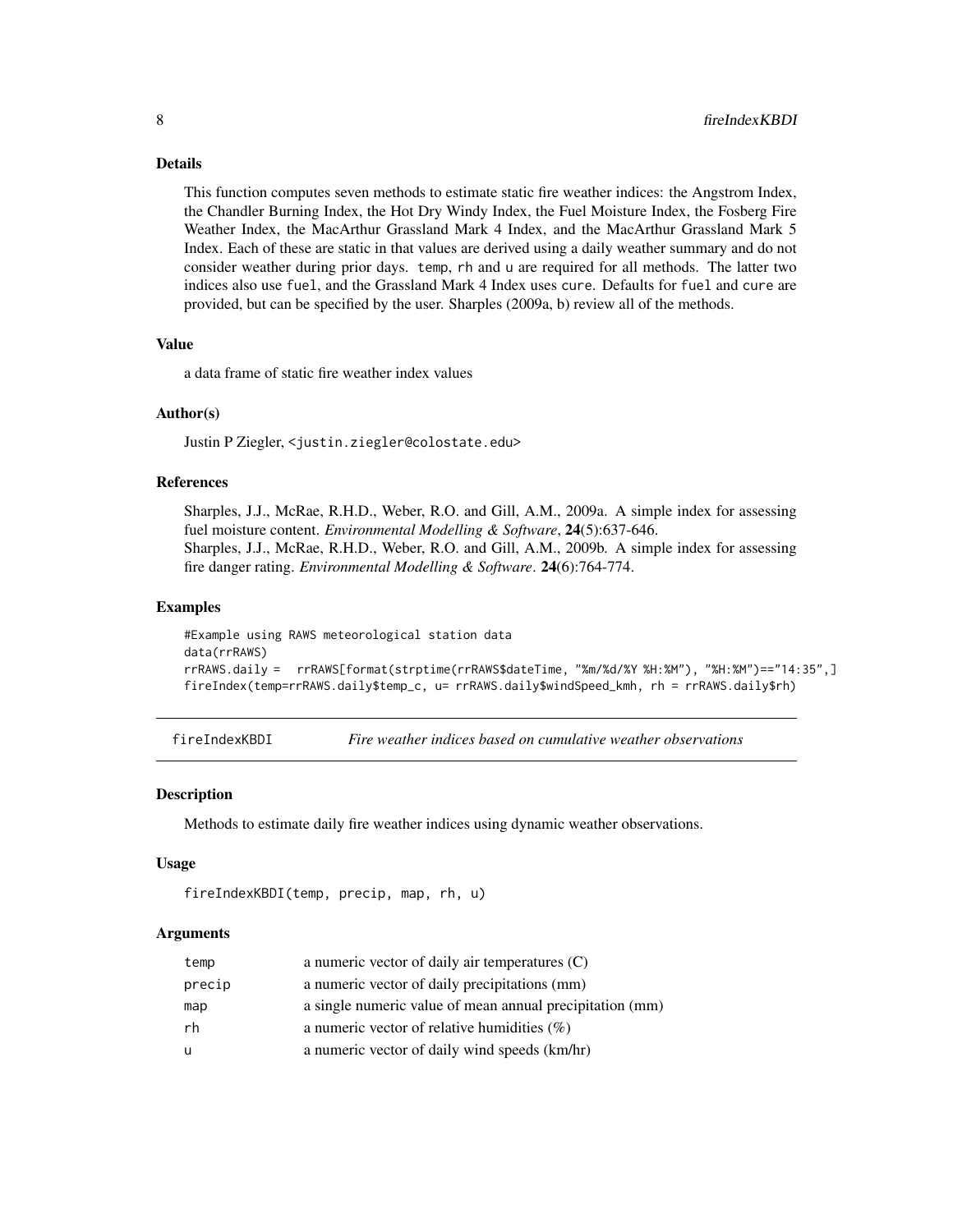#### Details

This function computes up to 8 methods to estimate dynamic fire weather indices. These methods are dynamic in that they take prior days' weather into consideration. Therefore the inputs must be ordered by day (i.e., weather observations for a given day are followed by weather observations for the next day.) The number of computed methods depends on the supplied arguments. If requisite arguments for specific methods are not supplied, fireIndexKBDI will not output results for those specific methods (i.e., there will be fewer than 8 columns). The requisite arguments for each method:

```
kbdi 'temp', 'precip', 'map'
drought factor 'temp', 'precip', 'map'
forestMark5 'temp', 'precip', 'map','u', 'rh'
fosbergKBDI 'temp', 'precip', 'map','u', 'rh'
fuelMoistureKBDI 'temp', 'precip', 'map','u', 'rh'
nesterov 'temp', 'precip', 'rh'
nesterovMod 'temp', 'precip', 'rh'
zdenko 'temp', 'precip', 'rh'
```
#### Value

a data frame of fire weather index values with a column for each valid method

#### Author(s)

Justin P Ziegler, <justin.ziegler@colostate.edu>

#### References

Sharples, J.J., McRae, R.H.D., Weber, R.O. and Gill, A.M., 2009. A simple index for assessing fuel moisture content. *Environmental Modelling & Software*, 24(5):637-646.

Goodrick, S.L., 2002. Modification of the Fosberg fire weather index to include drought. *International Journal of Wildland Fire*, 11(4), pp.205-211.

Sharples, J.J., McRae, R.H.D., Weber, R.O. and Gill, A.M., 2009. A simple index for assessing fire danger rating. *Environmental Modelling & Software*. 24(6):764-774.

Keetch, J.J., Byram, G.M., 1968. A drought index for forest fire control. *RP-SE-68*, US Department of Agriculture, Forest Service, Southeastern Forest Experiment Station.

Groisman, P.Y., Sherstyukov, B.G., Razuvaev, V.N., Knight, R.W., Enloe, J.G., Stroumentova, N.S., Whitfield, P.H., Førland, E., Hannsen-Bauer, I., Tuomenvirta, H. and Aleksandersson, H., 2007. Potential forest fire danger over Northern Eurasia: changes during the 20th century. *Global and Planetary Change*, 56(3-4):371-386.

Skvarenina, J., Mindas, J., Holecy, J. and Tucek, J., 2003, May. Analysis of the natural and meteorological conditions during two largest forest fire events in the Slovak Paradise National Park. *In Proceedings of the International Scientific Workshop on Forest Fires in the Wildland–Urban Interface and Rural Areas in Europe: an integral planning and management challenge*.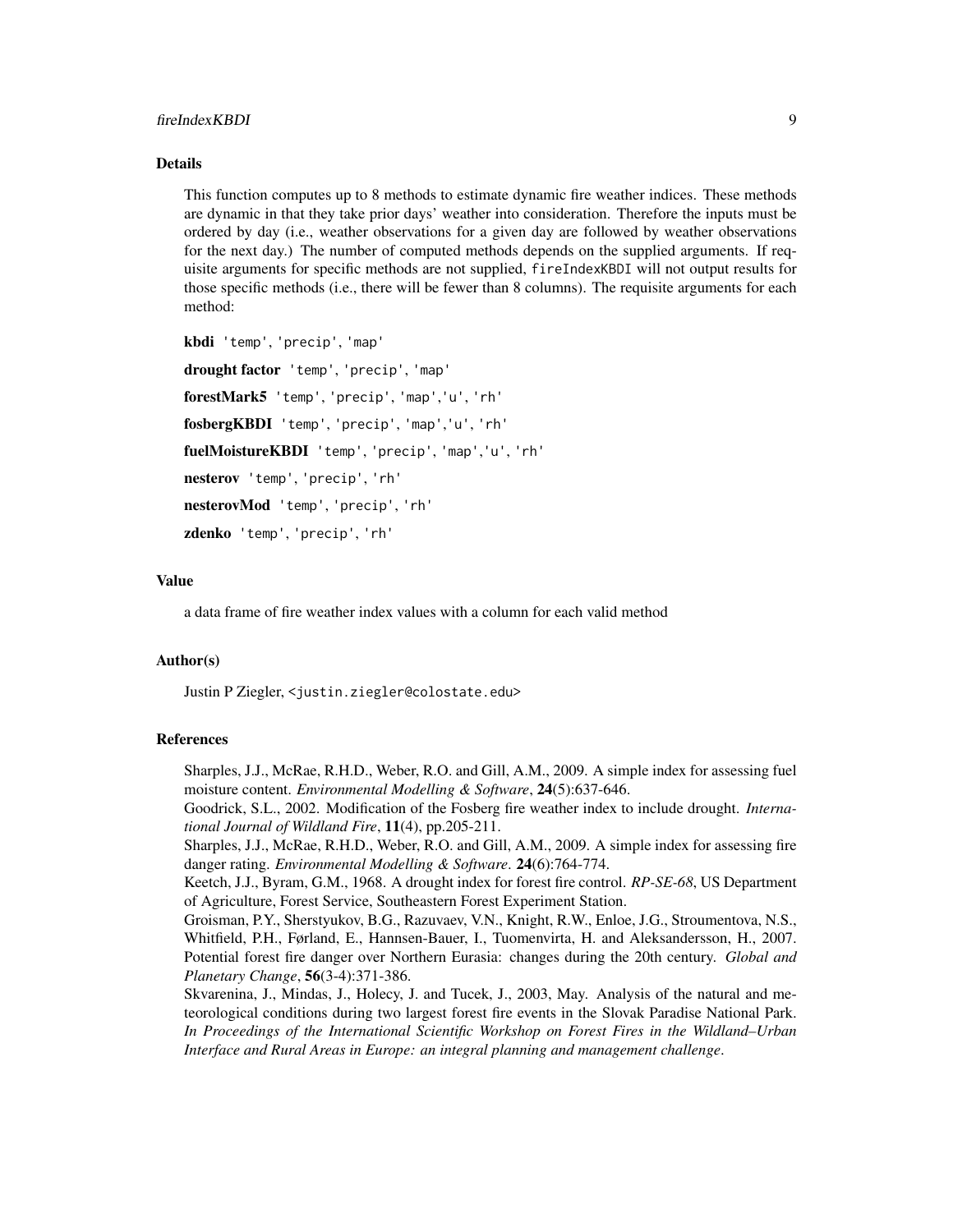#### Examples

```
#Example using RAWS meteorological station data
data(rrRAWS)
ff = rbind(data.frame(ffm = ffm('simard', rrRAWS$rh, rrRAWS$temp_c)$fm1hr, method = 'simard'),
data.frame(ffm = ffm('wagner', rrRAWS$rh, rrRAWS$temp_c)$fm1hr, method = 'wagner'),
data.frame(ffm = ffm('anderson', rrRAWS$rh, rrRAWS$temp_c)$fm1hr, method = 'anderson')
)
ff$dateTime = rep(rrRAWS$dateTime, 3)
#NOT RUN
#par(mfrow=c(3,1))
#hist(ff$ffm[ff$method=="simard"])
#hist(ff$ffm[ff$method=="wagner"])
#hist(ff$ffm[ff$method=="anderson"])
```
fuelModels *Surface fuel models.*

#### Description

Fuel models developed by Anderson (1982), Scott (1999), and Scott & Burgan (2005) for prediction of surface fire behavior.

#### Usage

data("fuelModels")

#### Format

A data frame with 60 observations of 18 variables:

fuelModelType "S"tatic or "D"ynamic fuel load transfer

loadLitter load of litter fuel (Mg/ha)

```
load1hr load of 1-hr fuel (Mg/ha)
```
load10hr load of 10-hr fuel (Mg/ha)

load100hr load of 100-hr fuel (Mg/ha)

loadLiveHerb load of herbaceous fuel (Mg/ha)

loadLiveWoody load of woody fuel(Mg/ha)

savLitter surface area to volume ratio of litter fuel (m2/m3)

sav1hr surface area to volume ratio of 1-hr fuel (m2/m3)

sav10hr surface area to volume ratio of 10-hr fuel (m2/m3)

sav100hr surface area to volume ratio of 100-hr fuel (m2/m3)

savLiveHerb surface area to volume ratio of herbaceous fuel (m2/m3)

<span id="page-9-0"></span>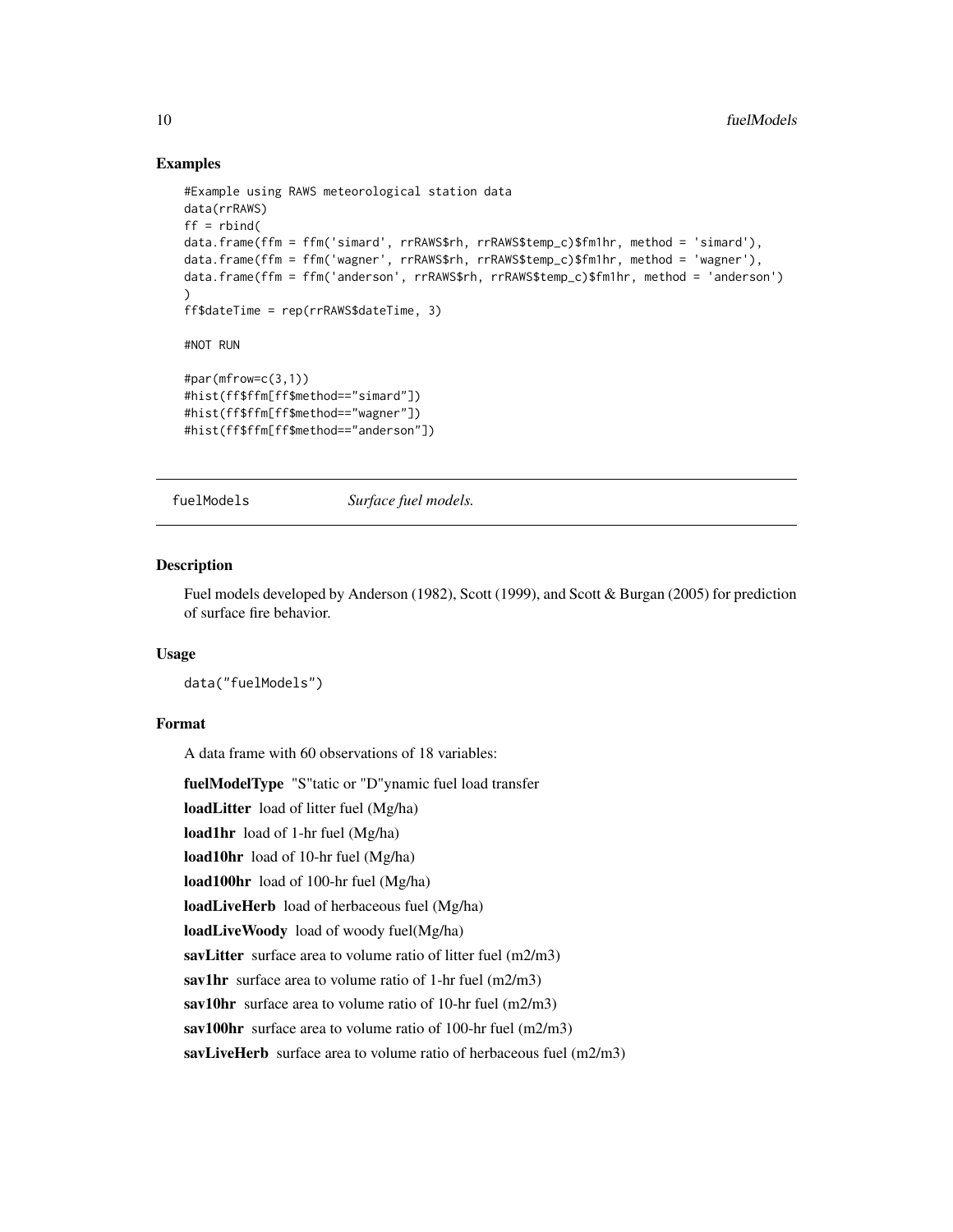#### <span id="page-10-0"></span>fuelMoisture 11

savLiveWoody surface area to volume ratio of woody fuel (m2/m3) fuelBedDepth depth of woody fuel (cm) **mxDead** dead fuel moisture of extinction  $(\%)$ heat heat content  $(J/g)$ description fuel model description source scientific source

#### **References**

Anderson, H.E. 1982. Aids to determining fuel models for estimating fire behavior. *INT-GTR-122*. US Department of Agriculture, Forest Service, Intermountain Forest and Range Experimental Station.

Scott, J.H. 1999. NEXUS: A system for assessing crown fire hazard. *Fire Management Notes* 59(2):20 –24.

Scott, J.H., & Burgan, R. E. 2005. A new set of standard fire behavior fuel models for use with Rothermel's surface fire spread model. *RMRS-GTR-153*. US Department of Agriculture, Forest Service, Rocky Mountain Research Station.

#### See Also

[rothermel](#page-11-1)

fuelMoisture *Modified Scott & Burgan (2005) moisture scenarios.*

#### Description

Moisture scenarios are a set of fuel moistures of surface fuels, on a dry-weight basis, for each of the surface fuel classes. Adapted from Scott & Burgan (2005), this dataset includes fuel moistures of litter.

#### Usage

data("fuelMoisture")

#### Format

A data frame with 16 observations of 7 variables:

**fmLitter** moisture of litter  $(\%)$ **fm1hr** moisture of 1-hr fuel  $(\%)$ **fm10hr** moisture of 10-hr fuel  $(\%)$ **fm100hr** moisture of 100-hr fuel  $(\%)$ **fmLiveHerb** moisture of herbaceous fuel  $(\%)$ fmLiveWoody moisture of woody fuel  $(\%)$ description scenario description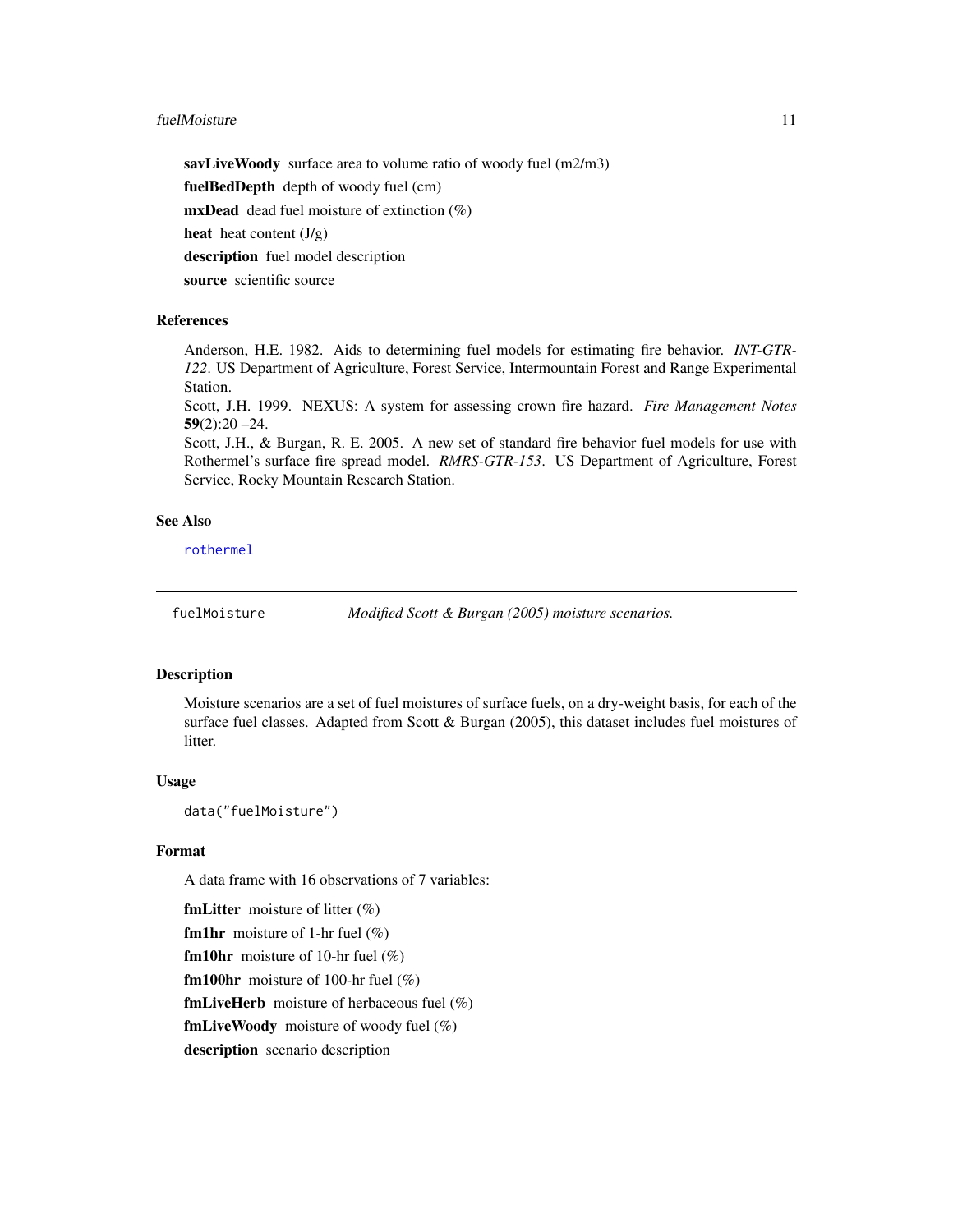#### <span id="page-11-0"></span>Source

Scott, J., & Burgan, R. E. 2005. A new set of standard fire behavior fuel models for use with Rothermel's surface fire spread model. *RMRS-GTR-153*. Fort Collins, CO: US Department of Agriculture, Forest Service, Rocky Mountain Research Station.

#### See Also

[rothermel](#page-11-1)

<span id="page-11-1"></span>rothermel *Rothermel Fire Behavior Modeling System*

#### Description

Potential surface and crown fire behavior predicted by Scott and Reinhardt (2001).

#### Usage

```
rothermel(surfFuel, moisture, crownFuel, enviro, rosMult = 1,
 cfbForm = "f", folMoist = "y")
```
#### Arguments

| surfFuel | a data frame of surface fuel attributes. Variable names are not important but the<br>order is important. The first variable is a character type whereas the rest are<br>numeric |
|----------|---------------------------------------------------------------------------------------------------------------------------------------------------------------------------------|
|          | 1. the fuel model type, either 'S' tatic or D' ynamic herb load transfer                                                                                                        |
|          | 2. litter load (Mg/ha)                                                                                                                                                          |
|          | 3. 1-hr load $(Mg/ha)$                                                                                                                                                          |
|          | 4. 10-hr load $(Mg/ha)$                                                                                                                                                         |
|          | 5. 100-hr load $(Mg/ha)$                                                                                                                                                        |
|          | 6. herb load (Mg/ha)                                                                                                                                                            |
|          | 7. woody load (Mg/ha)                                                                                                                                                           |
|          | 8. litter SAV $(m2/m3)$                                                                                                                                                         |
|          | 9. 1-hr SAV $(m2/m3)$                                                                                                                                                           |
|          | 10. 10-hr SAV $(m2/m3)$                                                                                                                                                         |
|          | 11. 100-hr SAV $(m2/m3)$                                                                                                                                                        |
|          | 12. herb SAV $(m2/m3)$                                                                                                                                                          |
|          | 13. woody SAV $(m2/m3)$                                                                                                                                                         |
|          | 14. fuel bed depth (cm)                                                                                                                                                         |
|          | 15. moisture of extinction $(\%)$                                                                                                                                               |
|          | 16. heat content $(J/g)$                                                                                                                                                        |
|          |                                                                                                                                                                                 |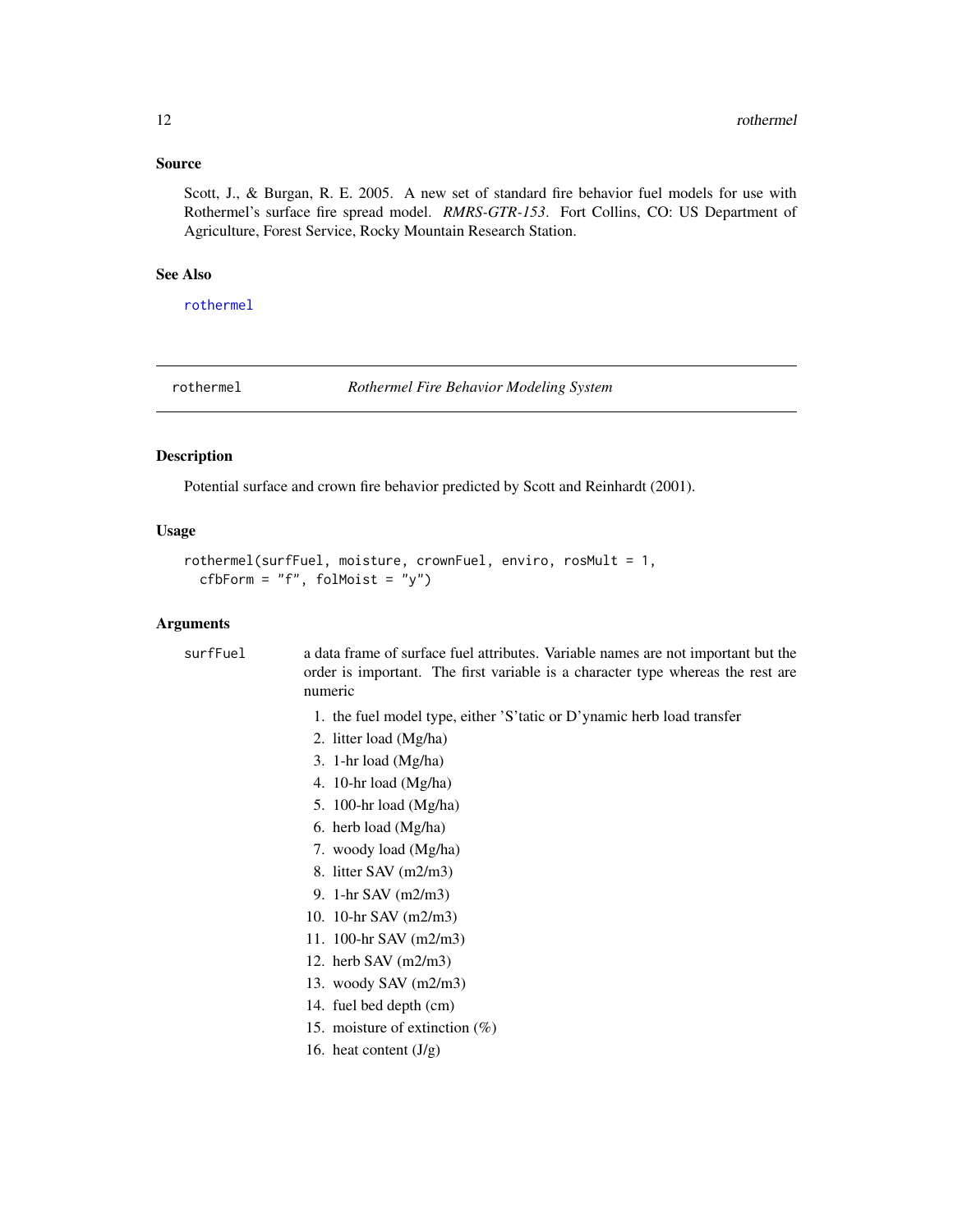#### rothermel and the state of the state of the state of the state of the state of the state of the state of the state of the state of the state of the state of the state of the state of the state of the state of the state of

| moisture  | a numeric-only data frame of surface fuel moistures on a dry-weight basis $(\%)$ .<br>Variable names are not important but the following order of surface fuel com-<br>ponents is important: litter, 1-hr woody fuels, 10-hr woody fuels, 100-hr woody<br>fuels, live herbaceous, and live woody vegetation (6 values or columns) |
|-----------|-----------------------------------------------------------------------------------------------------------------------------------------------------------------------------------------------------------------------------------------------------------------------------------------------------------------------------------|
| crownFuel | a vector or data frame with canopy fuel attributes, in order:                                                                                                                                                                                                                                                                     |
|           | 1. canopy bulk density (kg/m3)                                                                                                                                                                                                                                                                                                    |
|           | 2. foliar moisture content $(\%)$                                                                                                                                                                                                                                                                                                 |
|           | 3. canopy base height (m)                                                                                                                                                                                                                                                                                                         |
|           | 4. canopy fuel load (kg/m2)                                                                                                                                                                                                                                                                                                       |
| enviro    | a numeric-only data frame with environmental attributes, in order:                                                                                                                                                                                                                                                                |
|           | 1. topographic slope $(\%)$                                                                                                                                                                                                                                                                                                       |
|           | 2. open windspeed (km/hr)                                                                                                                                                                                                                                                                                                         |
|           | 3. wind direction, from uphill (deg.)                                                                                                                                                                                                                                                                                             |
|           | 4. wind adjustment factor $(0-1)$                                                                                                                                                                                                                                                                                                 |
| rosMult   | a numeric value for multiplying crown fire rate of spread, defaults to 1 (see<br>details)                                                                                                                                                                                                                                         |
| cfbForm   | a character specifying how crown fraction burned is calculated. Options are<br>"sr", "w", or "f" (default); see details.                                                                                                                                                                                                          |
| folMoist  | either "y" (default) or "n", specifying if foliar moisture effect is calculated (see<br>details)                                                                                                                                                                                                                                  |

#### Details

This in an R build of the Rothermel fire behavior modelling system (Scott & Reinhardt 2001) which links sub-models of surface fire rate of spread (Rothermel 1972), crown fire initiation (Van Wagner 1977), and Rothermel's (1991) crown fire rate of spread.

rosMult multiples the rate of spread for active or passive crown fires and is recommended a value of 1.7 when a user desires a maximum crown fire rate of spread (Rothermel 1991).

cfbForm selects the method to estimate crown fraction burned. This selection impacts estimates of passive crown fraction burned, fireline intensity, and heat per unit area. Use "sr" for Scott and Reinhardt (2001), "w" for van Wagner (1993), and "f" for Finney (1998).

folMoist, if invoked with a "y", calculates the foliar moisture effect to scale crown fire rate of spread (see Scott & Reinhardt 2001). If "n", no foliar moisture effect is determined.

#### Value

a list with 6 data frames

| fireBehavior  | a data frame with fire behavior estimates including fire type, crown fraction<br>burned (%), rate of spread (m/min), heat per unit area ( $kJ/m2$ ), fireline inten-                                                                                          |
|---------------|---------------------------------------------------------------------------------------------------------------------------------------------------------------------------------------------------------------------------------------------------------------|
|               | sity (kW/m), flame length (m), direction of max spread (deg), scorch height                                                                                                                                                                                   |
|               | (m), torching index (km/hr), crowning index (km/hr), surfacing index (km/hr),<br>effective midflame wind (km/hr), flame residence time (min)                                                                                                                  |
| detailSurface | a data frame with some intermediate variables of surface fire behavior including:<br>potential ROS (m/min); no wind, no slope ROS (m/min); slope factor (-); wind<br>factor (-); characteristic dead fuel moisture $(\%)$ ; characteristic live fuel moisture |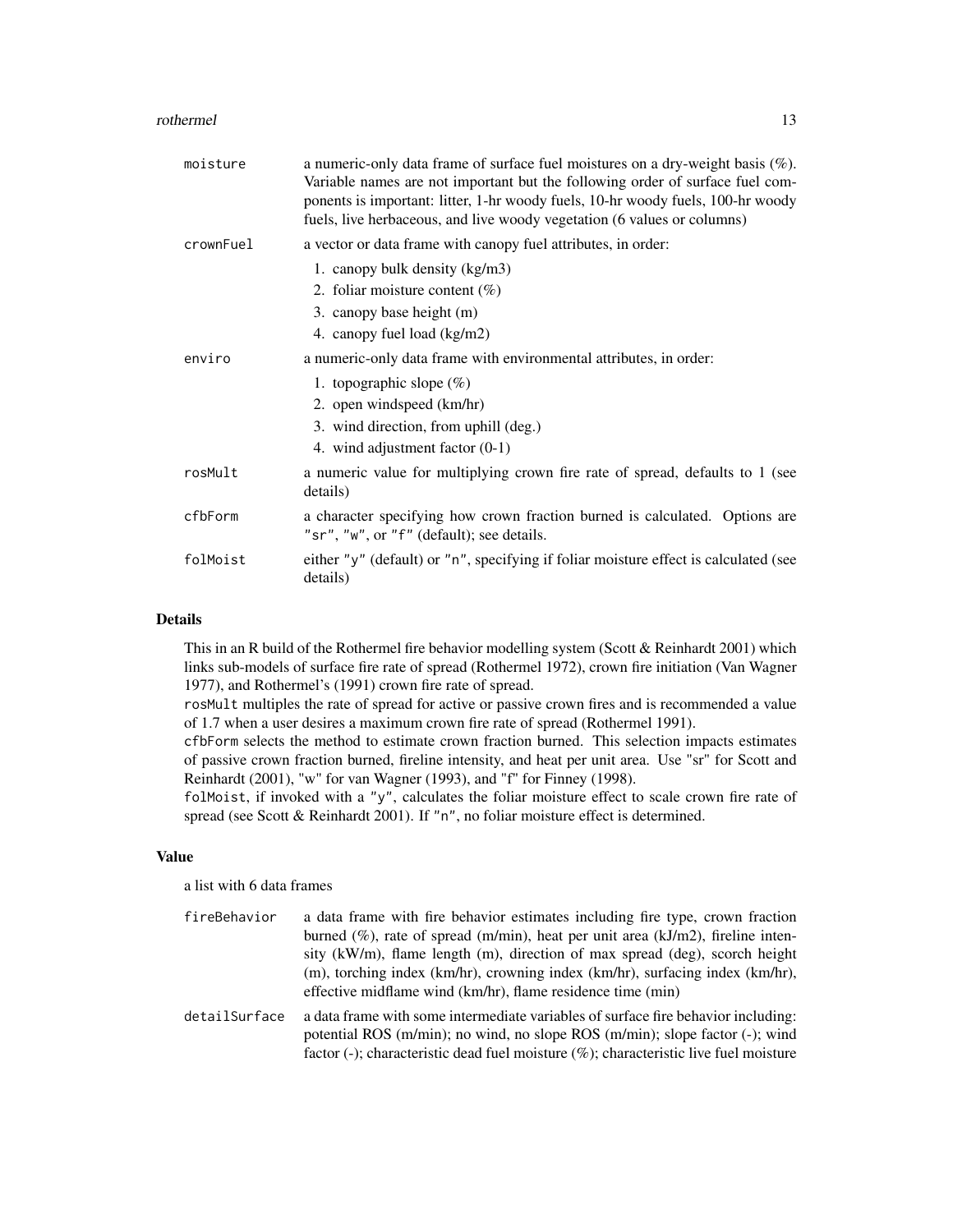|             | $(\%)$ ; characteristic SAV (m2/m3); bulk density (kg/m3); packing ratio (-); rel-<br>ative packing ratio (-); reaction intensity ( $kW/m2$ ); heat source ( $kW/m2$ ); heat<br>$sink$ ( $kJ/m3$ )                                                                                                                                                                                                                                                                |
|-------------|-------------------------------------------------------------------------------------------------------------------------------------------------------------------------------------------------------------------------------------------------------------------------------------------------------------------------------------------------------------------------------------------------------------------------------------------------------------------|
| detailCrown | a data frame with some intermediate variables of crown fire behavior including:<br>potential ROS (m/min); no wind, no slope ROS (m/min); slope factor (-); wind<br>factor (-); characteristic dead fuel moisture $(\%)$ ; characteristic live fuel moisture<br>$(\%)$ ; characteristic SAV (m2/m3); bulk density (kg/m3); packing ratio (-); rel-<br>ative packing ratio (-); reaction intensity ( $kW/m2$ ); heat source ( $kW/m2$ ); heat<br>$sink$ ( $kJ/m3$ ) |
| critInit    | a data frame of critical values for crown fire initiation including: fireline inten-<br>sity (kW/m), flame length (m), surface ROS (m/min), Canopy base height (m)                                                                                                                                                                                                                                                                                                |
| critActive  | a data frame of critical values for active crown fire including: canopy bulk den-<br>sity $(kg/m3)$ ", "ROS, crown $(R$ 'active) $(m/min)$                                                                                                                                                                                                                                                                                                                        |
| critCess    | a data frame of critical values for cessation of crown fire including: canopy base<br>height $(m)$ , O'cessation $(km/hr)$                                                                                                                                                                                                                                                                                                                                        |
|             |                                                                                                                                                                                                                                                                                                                                                                                                                                                                   |

#### Author(s)

Justin P Ziegler, <justin.ziegler@colostate.edu>

#### References

Rothermel, R.C. 1972. A mathematical model for predicting fire spread in wildland fuels. *INT-RP-115*. USDA Forest Service Intermountain Forest & Range Experimental Station.

Van Wagner, C.E. 1977. Conditions for the start and spread of crown fire. *Canadian Journal of Forest Research* 7:23–34.

Rothermel, R.C., 1991. Predicting behavior and size of crown fires in the northern Rocky Mountains. *INT-RP-438*. USDA Forest Service Intermountain Research Station.

Van Wagner, C.E. 1993. Prediction of crown fire behavior in two stands of jack pine. *Canadian Journal of Forest Research* 23:442–449.

Finney, M.A. 1998. FARSITE: Fire area simulator — model development and evaluation. *RMRS-RP-47*. USDA Forest Service Rocky Mountain Research Station.

Scott, J.H., Reinhardt, E.D. 2001. Assessing crown fire potential by linking models of surface and crown fire behavior. *RMRS-RP-29*. USDA Forest Service Rocky Mountain Research Station.

#### Examples

```
data(fuelModels, fuelMoisture)
#fuelModels['A10',]
exampSurfFuel = fuelModels['A10',]
#fuelMoisture['D1L1',]
exampFuelMoisture = fuelMoisture['D1L1',]
```

```
exampCrownFuel = data.frame(
CBD = coForest$cbd_kgm3[1],
FMC = 100,
CBH = coForest$cbh_m[1],
```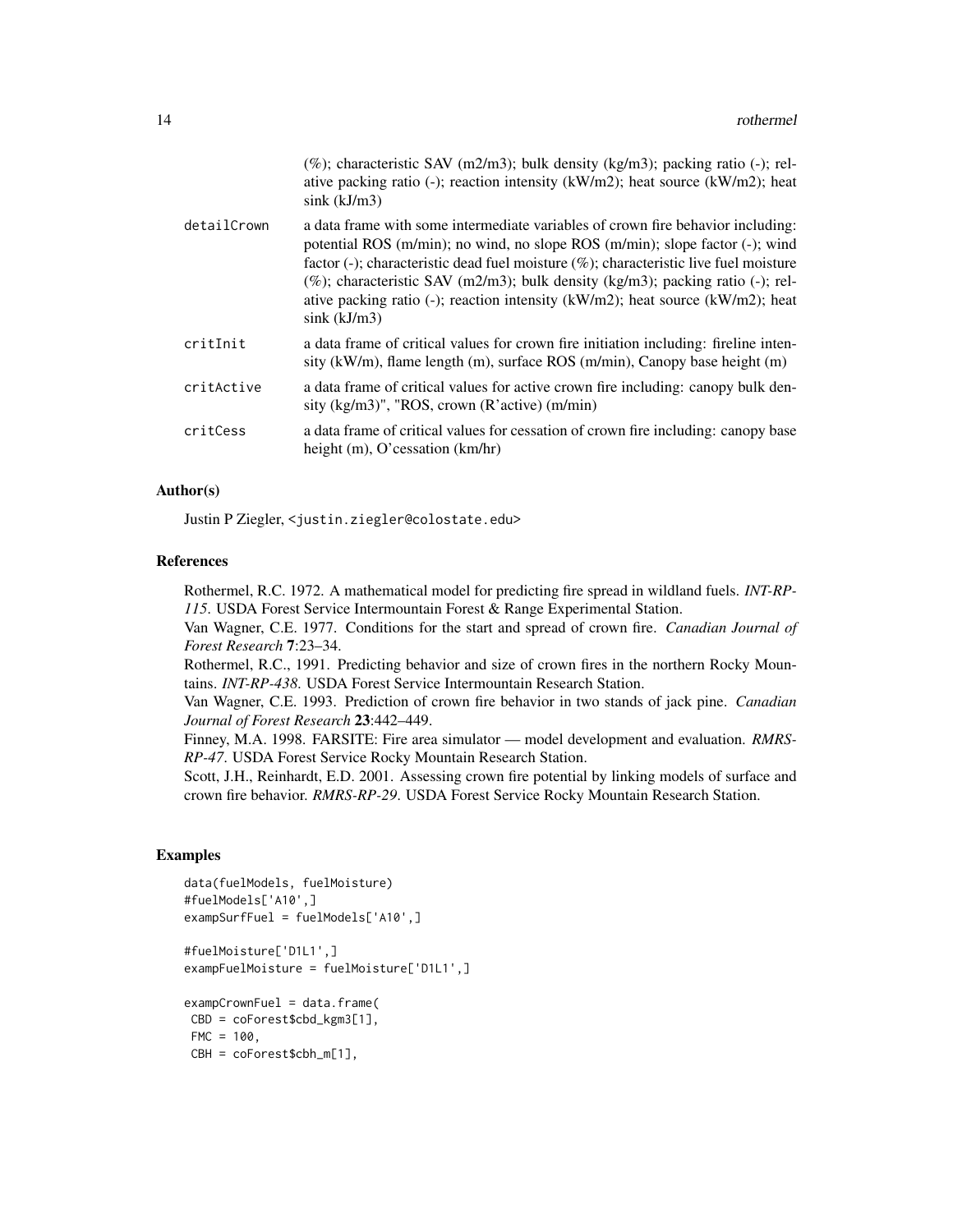#### <span id="page-14-0"></span>rrRAWS 15

```
CFL = coForest$cfl_kgm2[1]
\mathcal{L}exampEnviro = data.frame(
slope = 10,
windspeed = 40,
direction = 0,
waf = 0.2\lambdarothermel(exampSurfFuel, exampFuelMoisture, exampCrownFuel, exampEnviro)
```
rrRAWS *Rampart Range RAWS meteorological data*

#### Description

Hourly meteorological data from April 2017 through September 2017 from the Rampart Range Remote Automated Weather Station (RAWS; Station ID: RRAC2), maintained by the United States Forest Service.

#### Usage

data("rrRAWS")

#### Format

A data frame with 4392 observations of 4 variables:

dateTime date and time of individual observation formatted as "%m/%d/%Y %H:%M"

temp\_c air temperature (deg. C)

rh relative humidity  $(\%)$ 

windSpeed\_kmh wind speed (km/hr)

precip\_mm precipitation (mm)

#### Source

RAWS USA Climate Archive <https://raws.dri.edu/>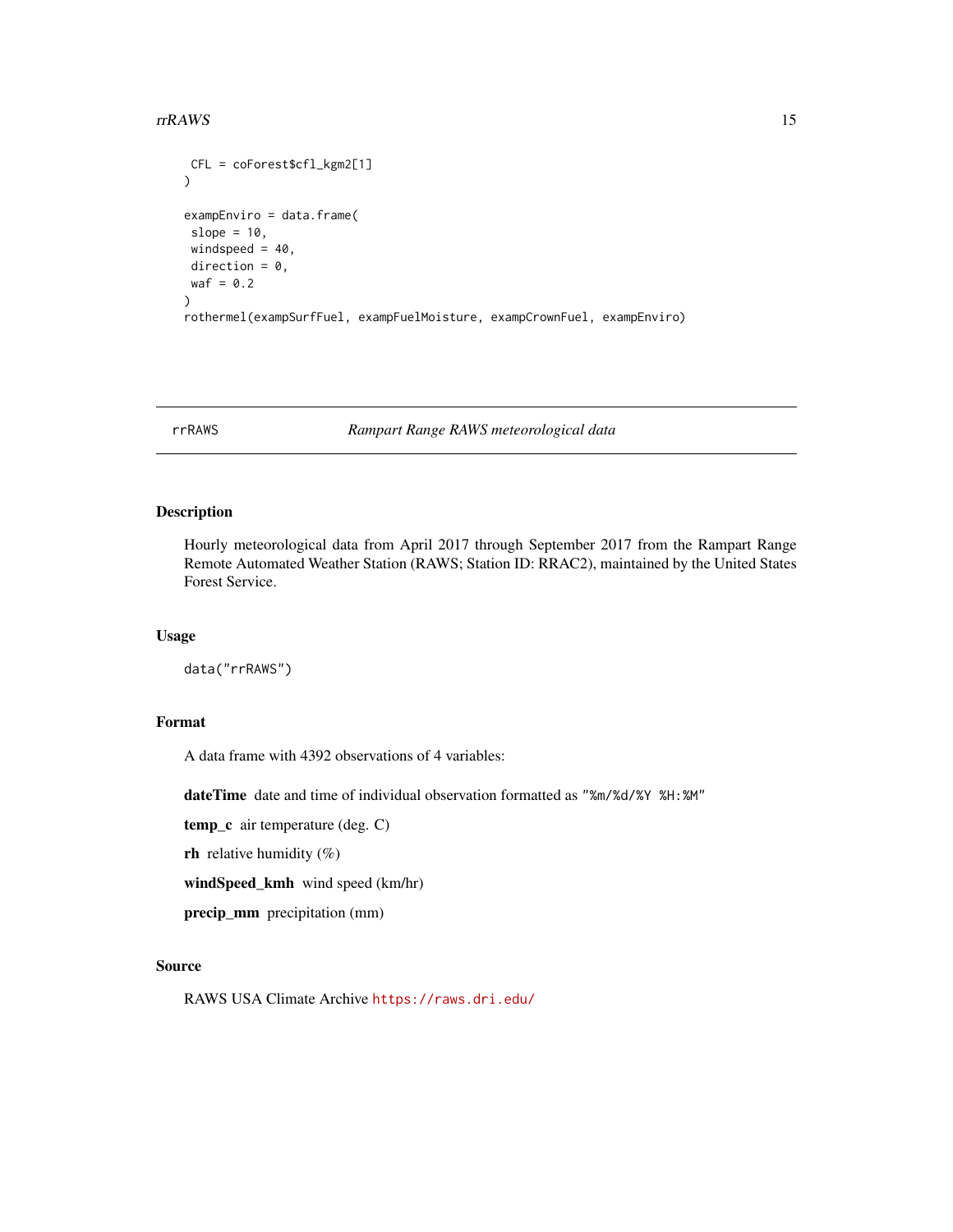#### Description

Prediction of wind adjustment factor for sheltered and unsheltered fuels.

#### Usage

waf(fuelDepth, forestHt, cr, cc, sheltered = "n")

#### Arguments

| fuelDepth | a numeric vector of surface fuel bed depths (cm)                                                       |
|-----------|--------------------------------------------------------------------------------------------------------|
| forestHt  | a numeric vector of average stand tree heights (m)                                                     |
| cr        | a numeric vector of crown ratios $(\%)$                                                                |
| CC.       | a numeric vector of canopy cover $(\%)$                                                                |
| sheltered | a character vector of either "y" or "n" (default) to use sheltered or not (unshel-<br>tered) equations |

#### Details

This calculates the wind adjustment factor (ratio of 20-ft open wind speed to wind speed at midflame height of a surface fire). One of two equations are used, depending on user input: by default, this function assumes the surface fuel bed is unsheltered. fuelDepth must be a positive value if the unsheltered variant is invoked.

There are two conditions to enable calculation for a sheltered fuelbed. One, the product of cr and cc must exceed 5%. Alternatively, if cr and cc are not supplied, the user may enter "sheltered = y". The former method is recommended when cr and cc are known. In addition, either means of invoking the sheltered equation must also have forestHt provided.

#### Value

a vector of wind adjustment factors

#### Author(s)

Justin P Ziegler, <justin.ziegler@colostate.edu>

#### References

Andrews, P.L. 2012. Modeling wind adjustment factor and midflame wind speed for Rothermel's surface fire spread model. *RMRS-GTR-266*. USDA Forest Service Rocky Mountain Research Station.

<span id="page-15-0"></span>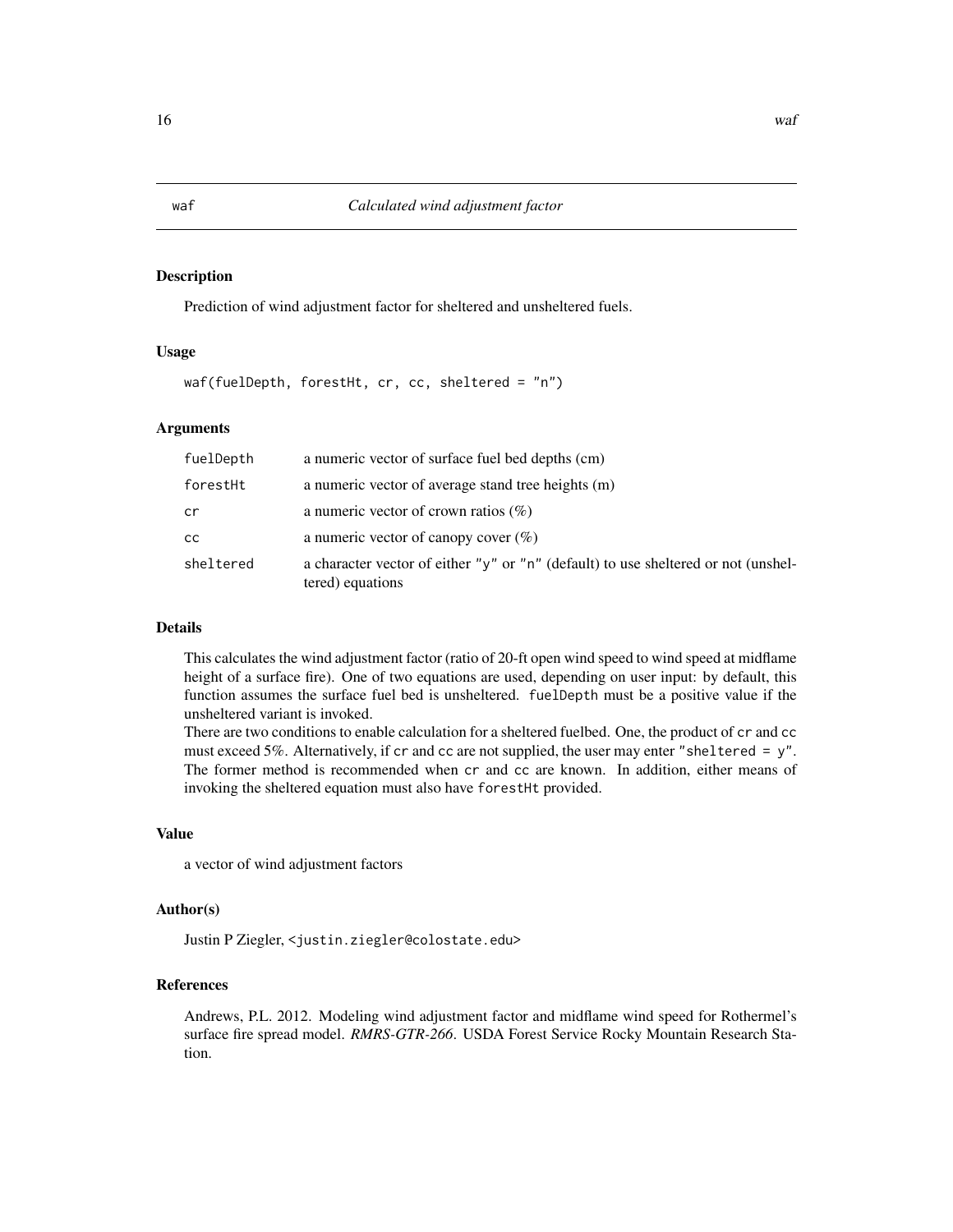$waf$  17

#### Examples

#Sheltered fuelbed with a 10 m tall forest with unknown crown ratio and canopy cover  $waf(forestHt = 10, shelltered = 'y')$ #Sheltered fuelbed with known high crown ratio and canopy cover  $waf(forestHt = 10, cr = 40, cc = 40)$ #Sheltered fuelbed with known low crown ratio and canopy cover waf(fuelDepth = 1, forestHt = 10,  $cr = 10$ ,  $cc = 10$ ) #Because cr and cc are low, the previous solution is equivalent to an unsheltered fuelbed waf(fuelDepth = 1)